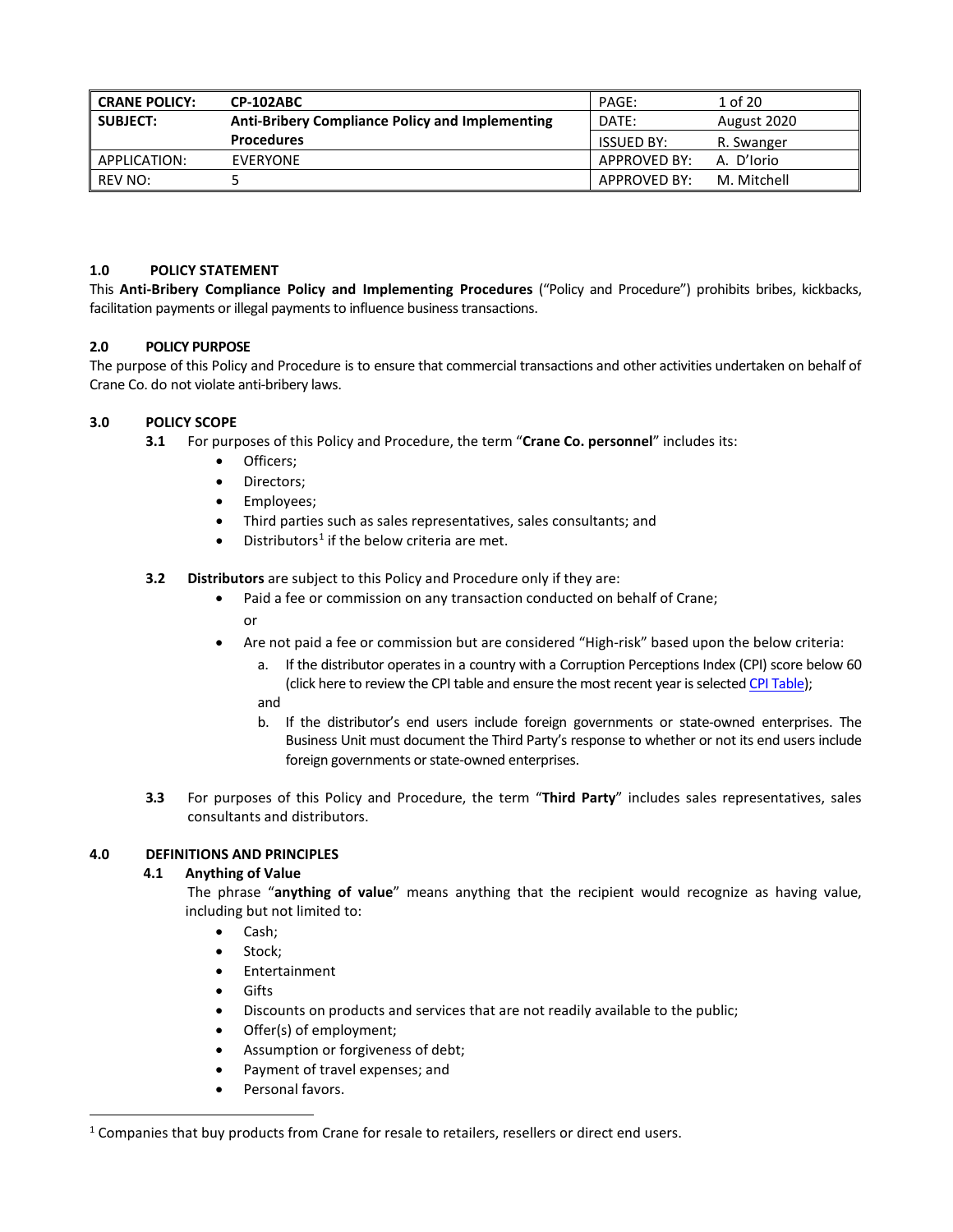## **4.2 Government Official or Employee**

"**Government Official or Employee**" includes any official or employee of:

- Any government (or of any department, agency or state-owned instrumentality such as an airport, telecommunications provider, utility or other company that is either in whole or in part controlled by a government) of any country or subdivision thereof; or
- Any official or employee of a public international organization; or
- Any person acting in an official capacity on behalf of such government, instrumentality, public international organization, or any political party or official thereof; or
- Any candidate for political office or international public organization.

#### **4.3 Bribe**

A bribe occurs when one party gives or offers another party, either directly or through a third party, any reward, advantage or benefit of any kind in order to influence a decision or action by the party, such as to retain or obtain business.

Bribery occurs in a variety of ways, such as an offer of money, charitable contributions, sponsorship or anything of value (defined in 4.1). A kickback is a bribe in the form of an offer to return to the decision maker a portion of the revenue from the awarded business.

#### **Restrictions**

Crane Co. personnel shall not authorize, tolerate, encourage or make any bribe, to or for the benefit of any third party (including any government official as defined in Section 4.2) for the purpose of obtaining or retaining Company business or gaining a competitive advantage, or securing any other improper benefit.

Crane Co. personnel are prohibited from authorizing bribes through third parties acting on behalf of Crane Co.

#### **4.4 Facilitation payments**

Facilitation payments are relatively small payments to government officials or employees (defined in 4.2) to have them take action, that they are required to take, but to do so in a more expeditious manner (e.g., to process licenses and visas, to obtain customs clearance, or to provide services such as mail delivery and telecommunications installation) or to prevent other actions such as the imposition of a fine.

**Restrictions** Crane Co. personnel are prohibited from making facilitation payments.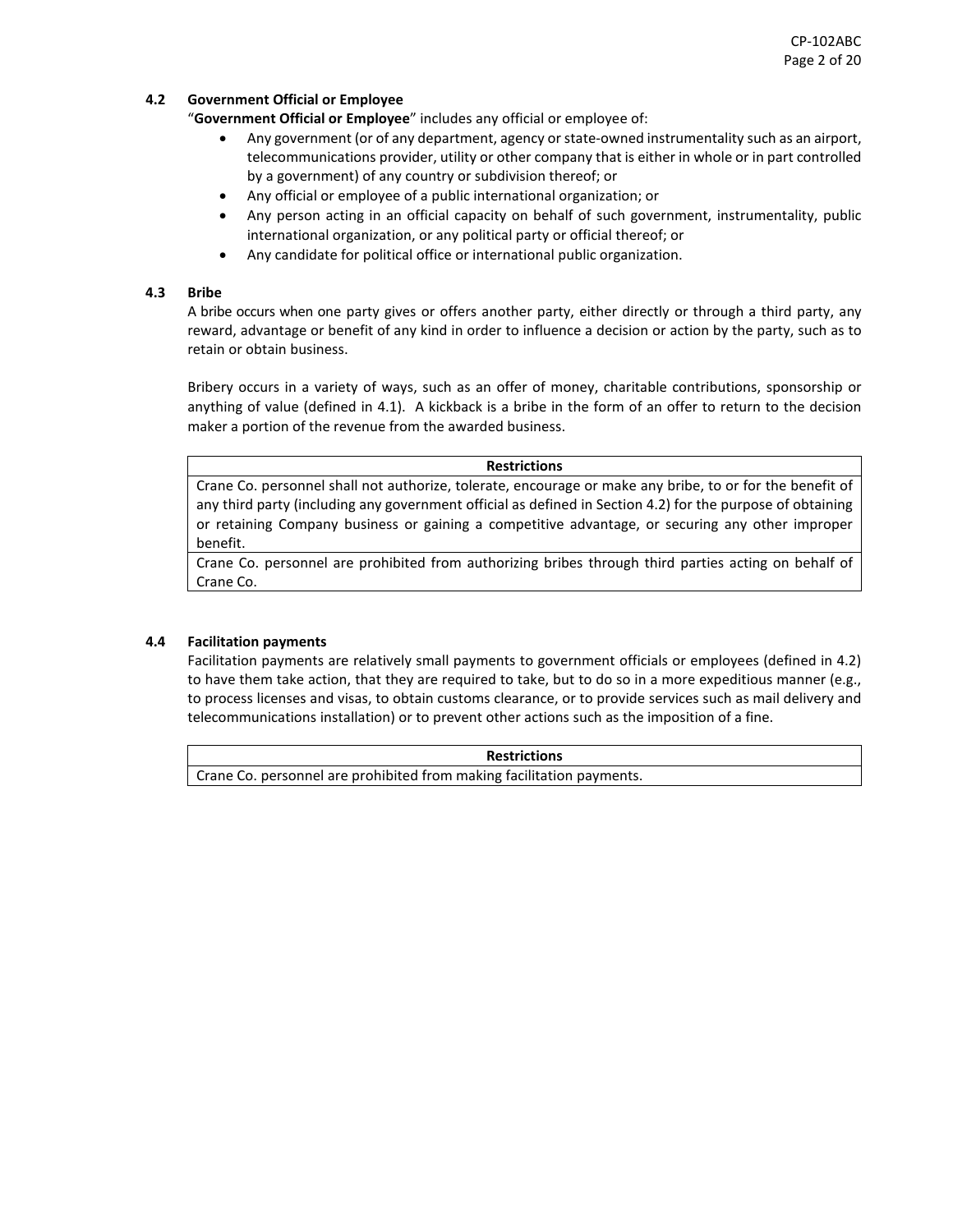## **4.5 Entertainment and Hospitality**

Reasonable entertainment and hospitality expenses related to the business, that conform to this Policy and Procedure and all laws are generally acceptable. Entertainment includes invitations to athletic events or cultural events, transportation, lodging. Hospitality includes meals such as dinner or lunch.

| <b>Permitted</b>                                  | <b>Restrictions</b>                                  |
|---------------------------------------------------|------------------------------------------------------|
| Reasonable and necessary expenses that are        | Approval from Crane Co. Law Department is            |
| suitable for a business environment are permitted | Required for:                                        |
| up to USD 150/person.                             | Meals and entertainment that exceed USD              |
|                                                   | 150/person;                                          |
|                                                   | Payments for transportation;<br>$\bullet$            |
|                                                   | Payments for lodging; and<br>$\bullet$               |
|                                                   | Extraordinary payments.<br>٠                         |
|                                                   | Written statement from the customer must be          |
|                                                   | obtained stating that any transportation and/or      |
|                                                   | lodging expenses paid for by Crane Co. are           |
|                                                   | permitted by the recipient's organization, including |
|                                                   | compliance with the laws and regulations of the      |
|                                                   | recipient's country.                                 |
|                                                   | Providing entertainment or hospitality to a U.S.     |
|                                                   | government official or U.S. government employee      |
|                                                   | is prohibited without the prior approval of the      |
|                                                   | Crane Co. Law Department.                            |
|                                                   | Cash payments are never permitted.                   |

## **4.6 Gifts**

No guidelines can clearly define the point at which social courtesies escalate to improper or unethical payments, so extreme care must be taken when giving gifts. A person's perception of their intent with a certain gift is irrelevant.

| <b>Permitted</b>                                                                                 | <b>Restrictions</b>                                                                                                                                                                                                    |
|--------------------------------------------------------------------------------------------------|------------------------------------------------------------------------------------------------------------------------------------------------------------------------------------------------------------------------|
| Gifts that are promotional in nature (i.e.,<br>include the Company's brand, logo) and do         | Approval from Crane Co. Law Department is<br>Required for:                                                                                                                                                             |
| not exceed a total of USD 150 in a single year<br>to a single individual.<br>Specimen banknotes. | Gifts that are promotional in nature and<br>$\bullet$<br>exceed a total of USD 150 in a single year to a<br>single individual.                                                                                         |
| Low-value promotional examples of Crane<br>Co. products.                                         | All non-promotional gifts, even if customary in<br>$\bullet$<br>the country of gifting                                                                                                                                 |
|                                                                                                  | Written statement from the customer must be<br>obtained stating that any non-promotional gifts are<br>permitted by the recipient's organization, including<br>compliance with his/her country laws and<br>regulations. |
|                                                                                                  | Providing entertainment or hospitality to a U.S.<br>government official or U.S. government employee<br>is prohibited without the prior approval of the<br>Crane Co. Law Department.                                    |
|                                                                                                  | Gifts of cash or cash equivalents, regardless of the<br>amount, are prohibited.                                                                                                                                        |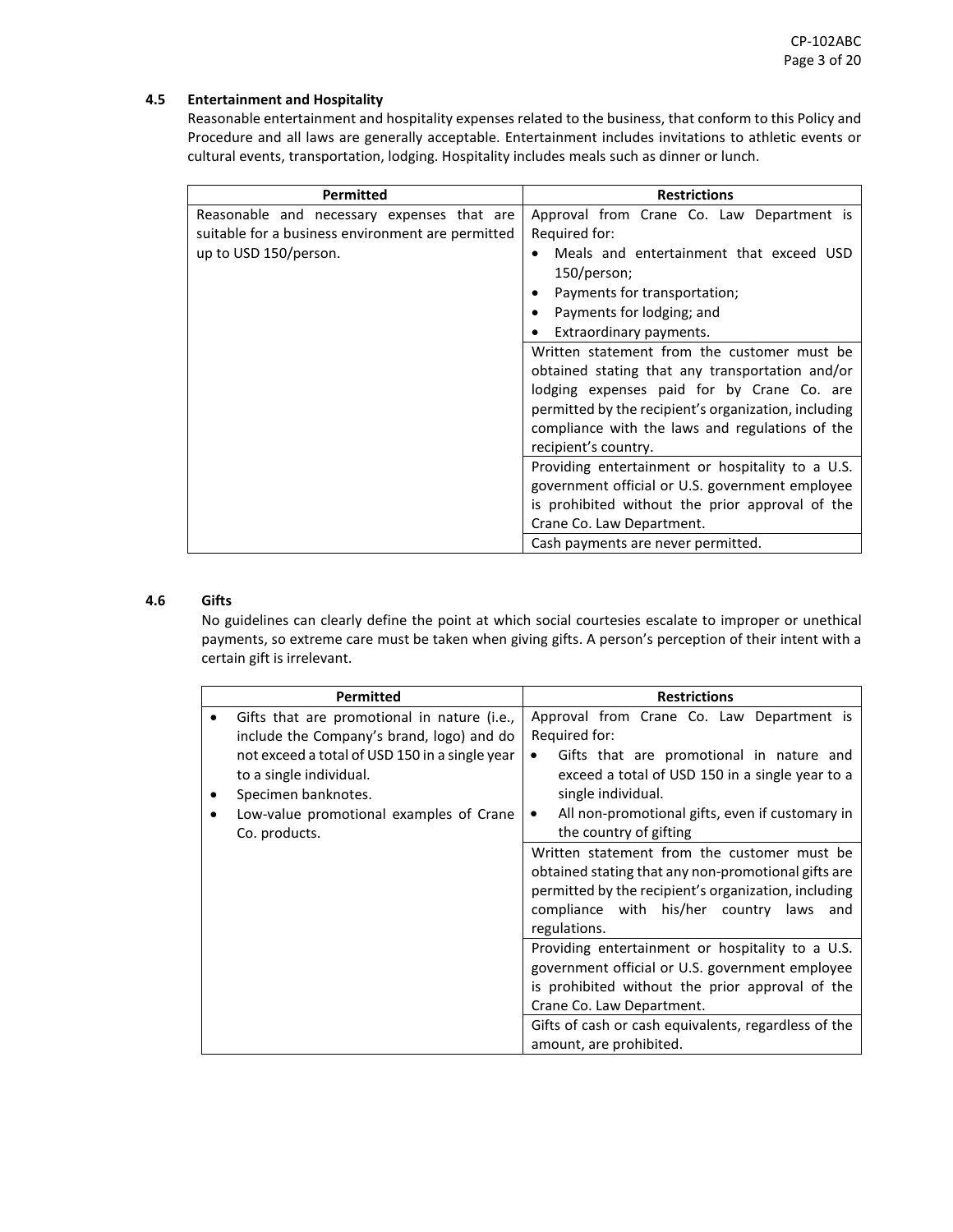#### **4.7 Charitable contributions**



#### **4.8 Political contributions**



#### **5.0 BOOKS AND RECORDS**

All corporate records for which directors, employees, and representatives are responsible must accurately and fairly represent the activities they record and the nature and purpose of the activity. No false or inaccurate entries shall be made in Crane Co.'s records for any reason.

#### **6.0 RETAINING THIRD PARTIES**

In order to protect the Company against unauthorized actions by a third-party salesperson or sales organization, such companies/persons should be designated as "sales representatives" or "sales consultants" instead of "agents."

Before proceeding with any contract or other arrangement with a prospective Third Party Crane Co. personnel must complete and document appropriate due diligence and take the following steps:

- **6.1** The Business Unit must complete:
	- Due Diligence for Third Parties (Attachment A); and
	- RISK ASSESSMENT: Third Party Qualifications (Attachment B).
- **6.2** The Third Party must complete (prior to the initial appointment and at least every two years thereafter):
	- RISK ASSESSMENT: Third Party Certification (Attachment C); and
	- ANTI-BRIBERY Certification (Attachment D)

The application must be approved at a minimum by the Business Unit President or designee. The Business Unit President has the authority to delegate this task to the Vice President of Finance, or any Business Unit Leader who is a direct report to the Business Unit President. No further delegation is permitted.

- **6.3** Compensation
	- A. Sales Representatives or Sales Consultants or Distributors Paid a Fee or Commission
		- 1. The compensation paid to a third-party salesperson or sales organization must:
			- o Be reasonable based on prevailing industry standards;
			- o Be commensurate with the party's experience and services;
			- o Be appropriate under the circumstances, for the business unit and for the industry;
			- o Include a calendar year compensation cap (including commissions, retainers, bonus and any expenses) of no more than USD 400,000; and
			- o Include a commission rate no greater than 10% of the transaction, sale or contract.
			- 2. Approval from the Crane Co. Law Department is required for commission rates greater than 10% and/or compensation caps in excess of USD 400,000.
			- 3. Be certain to comply with all relevant procedures implemented by your business unit with respect to retaining a third-party salesperson or sales organization.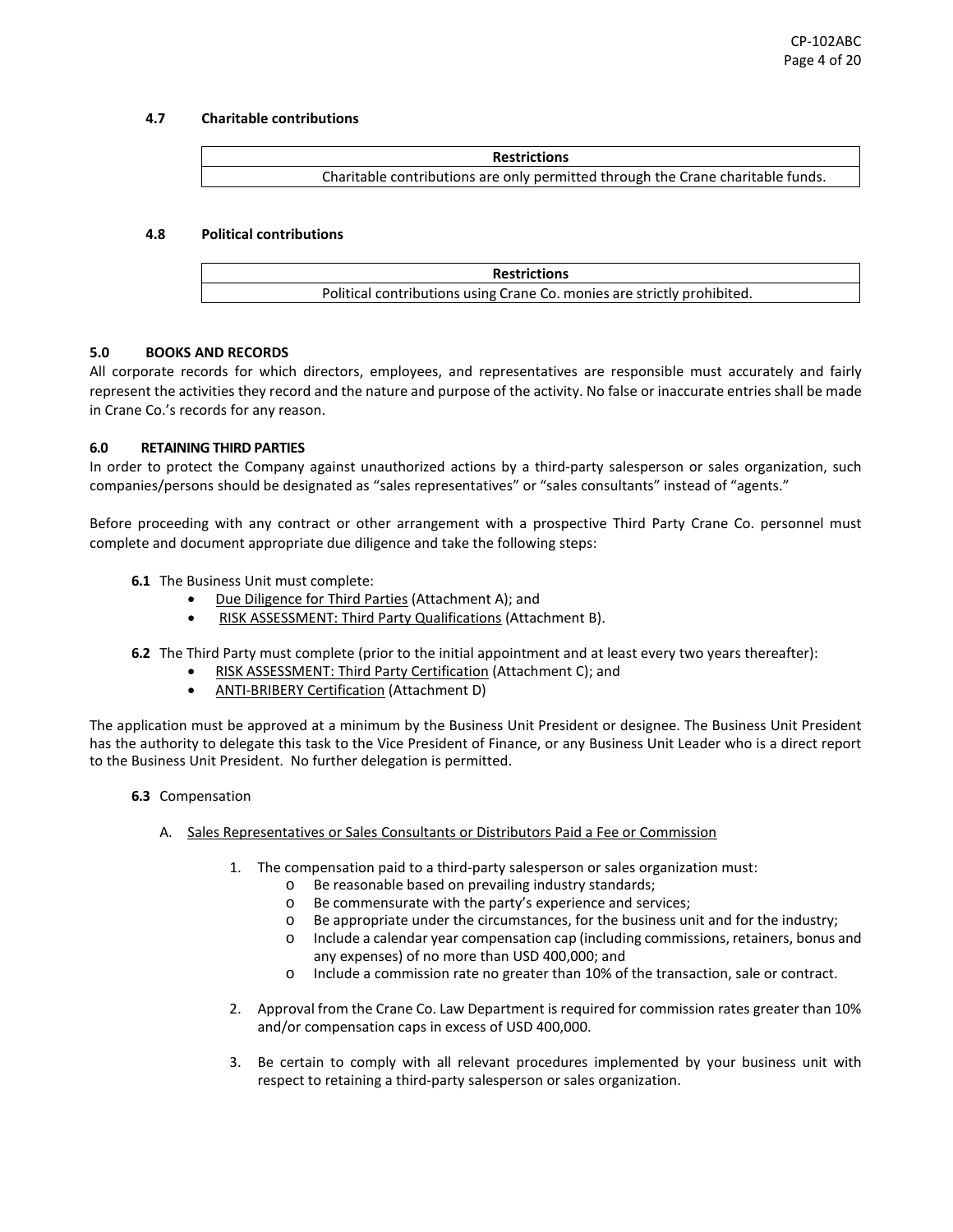#### B. Distributors not Paid a Fee or Commission but that are Considered High Risk for Purposes of this Policy

- 1. The rebate and/or discount offered to a distributor must:
	- Be reasonable based on prevailing industry standards;
	- Be commensurate with the party's experience and services; and
	- Be appropriate under the circumstances, for the business unit and for the industry.
- 2. Approval from the Business Unit President is required if the rebate and/or discount pertains to an order greater or equal to USD 1 million and results in a Shipment Profit margin less than or equal to 25%.
- 3. Be certain to comply with all relevant procedures implemented by your business unit with respect to retaining a distributor.
- C. Payments

Other than in extraordinary circumstances, no payment to any business counterparty or its representative may be made in cash. All payments must be made to a bank account in such party's or representative's name in the country where the party or representative regularly delivers service for Crane Co. Any exception to the aforementioned requires specific advance written approval from Crane Co,'s General Counsel, which will be granted only upon showing of extraordinary justification (such as in combat zones where there is no banking system), and detailed records must be kept assuring accountability. All payments must comply with Crane Co.'s financial accounting standards.

- **6.4** A fully documented justification is required for any additional payments made beyond those required of the compensation terms in the original agreement. The justification should be in the form of an internal memorandum that explains the services performed outside the scope of the original agreement that forms the consideration for the additional payment and must be approved by the Business Unit President.
- **6.5** As described in the Due Diligence for Third Parties (Attachment A), Crane Co. personnel must investigate the relevant entities and territories, including:
	- Conducting site visits and in-person interviews (to the extent possible);
	- Checking references;
	- Confirming that the proposed rate of compensation is reasonable based on prevailing industry standards and commensurate with the party's experience and services; and
	- In appropriate circumstances (for example, when "red flag" situations described below are present), retaining a service provider (such as a private investigating firm or other independent factfinder) to obtain additional relevant information.
- **6.6** A prospective Third Party must be required to comply with this Policy and Procedure, the prospective contract (or other written arrangement) with Crane Co. and the ANTI-BRIBERY CERTIFICATION (Attachment D). These requirements must be reviewed with the prospective Third Party, and training provided if necessary, before finalizing a contract or other arrangement. The Third Party must sign the ANTI-BRIBERY CERTIFICATION (Attachment D) prior to executing any agreement and at least every 2 years thereafter.
- **6.7** Crane Co. personnel must compile and retain records of the due diligence activities undertaken with respect to a Third Party. The original records for each Third Party (Attachments A, B, C and D) with the signed approvals must be retained in the business unit's files.
- **6.8** Before being retained by Crane Co., and every two years thereafter the Third Party must be given a copy of this Policy and Procedure.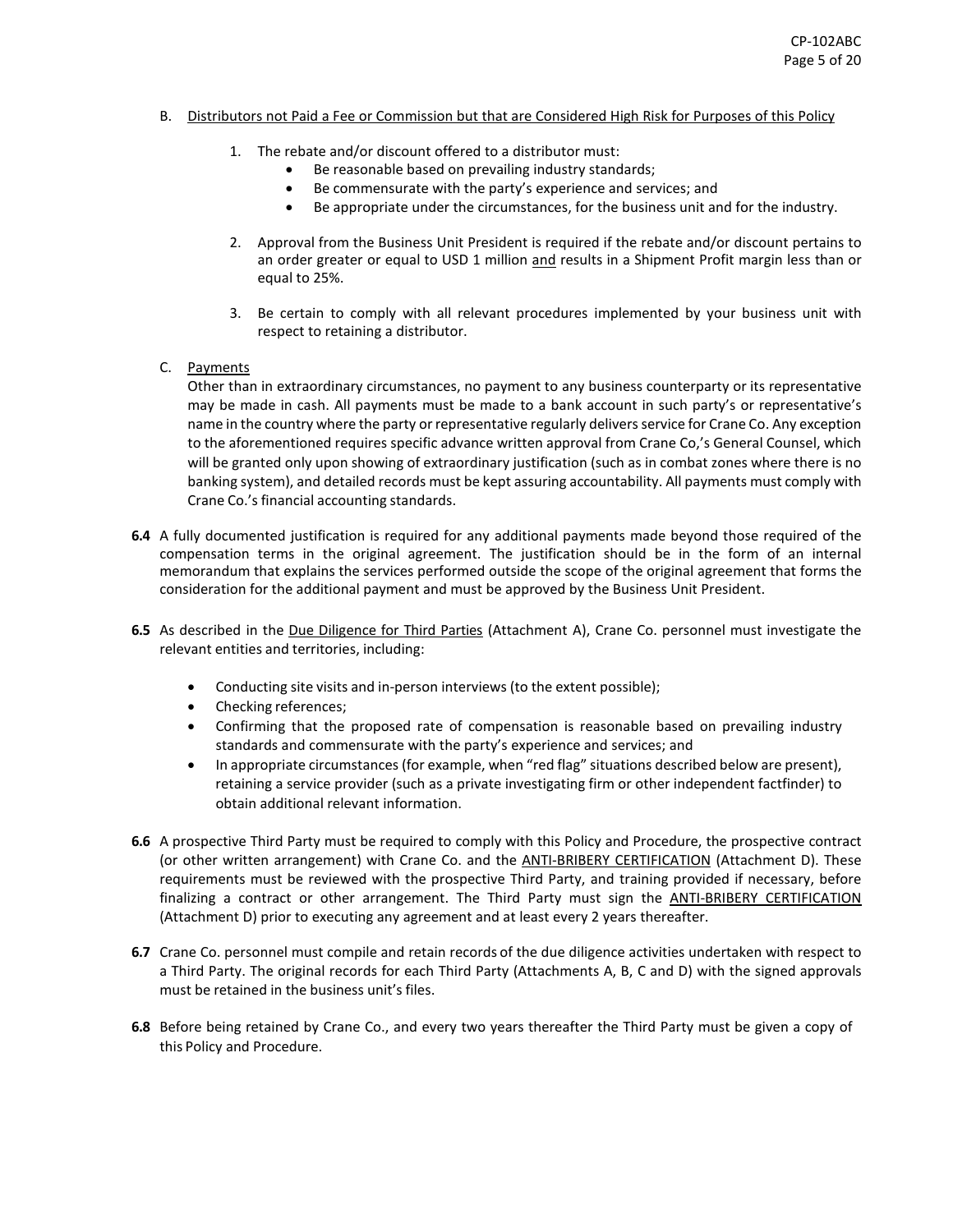- **6.9** In conducting business, Crane Co. personnel need to be aware of and employ special scrutiny in red flag situations. These situations include, but are not limited to:
	- Demands or offers of lavish gifts, entertainment or hospitality;
	- Requests for payment in cash or to a numbered account or the account of an unrelated third party;
	- Requests for payment in a country other than the intermediary's country of residence or the territory of the sales activity (especially if it is a country with little banking transparency);
	- Requests for payment in advance or partial payment immediately prior to a procurement decision;
	- Requests for payment for extraordinary, ill-defined or last-minute expenses, or for an unexpected additional fee or commission to 'facilitate' a service;
	- A third party that is:
	- Owned by a government entity or has an employee who simultaneously holds a government position;
	- Has a family member in a government position, especially if the family member works in a procurement or decision-making position or is a high-ranking official in the department that is the target of the intermediary's efforts;
	- Refuses to disclose owners, partners or principals, or identifies a business reference who declines to respond to questions or who provides an evasive response;
	- Uses shell or holding companies or other unusual corporate structures that obscure ownership without credible explanation;
	- Is specifically requested by a customer, or requests that you provide employment or some other advantage to a friend or relative;
	- Is recommended by an employee with enthusiasm that is out of proportion to qualifications;
	- Has a business that seems understaffed, ill-equipped or inconveniently located to support the proposed undertaking;
	- Has little or no expertise in the industry in which he/she seeks to represent the Company;
	- Is insolvent or has significant financial difficulties;
	- Is ignorant or indifferent to local laws and regulations governing the region in question and the representative's proposed activities in particular;
	- Declines to sign an agreement or certification, or to provide a proper invoice for services;
	- Is the subject of credible rumors or media reports of inappropriate payments; or
	- Is currently under investigation or has been convicted of previous violations of law.

If a red flag situation is discovered, Crane Co. personnel must seek guidance from the Crane Co. Law Department or Designated Local Counsel.

- **6.10**Agreements must exclude payments to a Third Party when laws or regulations prohibit the payment of commissions for certain sales. For example, sales commissions are not permitted on most Foreign Military Sales and certain countries prohibit the payment of commissions on sales to government owned entities.
- **6.11**All Crane Co. personnel must report any suspected or actual violations (whether or not based on personal knowledge) of applicable law or regulations and must provide all pertinent information to assist in any internal investigation of the relevant circumstances. Reports should be made using Crane Co.'s Hotline, [ethics@craneco.com,](mailto:ethics@craneco.com) or by contacting the Crane Co. Law Department.
- **6.12** Under no circumstances will the act of reporting, in good faith, a possible impropriety serve as a basis for retaliatory actions against any employee.

## **7.0 EMPLOYEE EDUCATION ANDTRAINING**

To ensure that all Crane Co. personnel involved in Crane Co.'s business are thoroughly familiar with this Policy and Procedure, Crane Co. has developed an employee education program which includes the following elements:

• Distribution of this Policy and Procedure, on an annual basis, to all Crane Co. personnel involved in Crane Co.'s business transactions and related activities;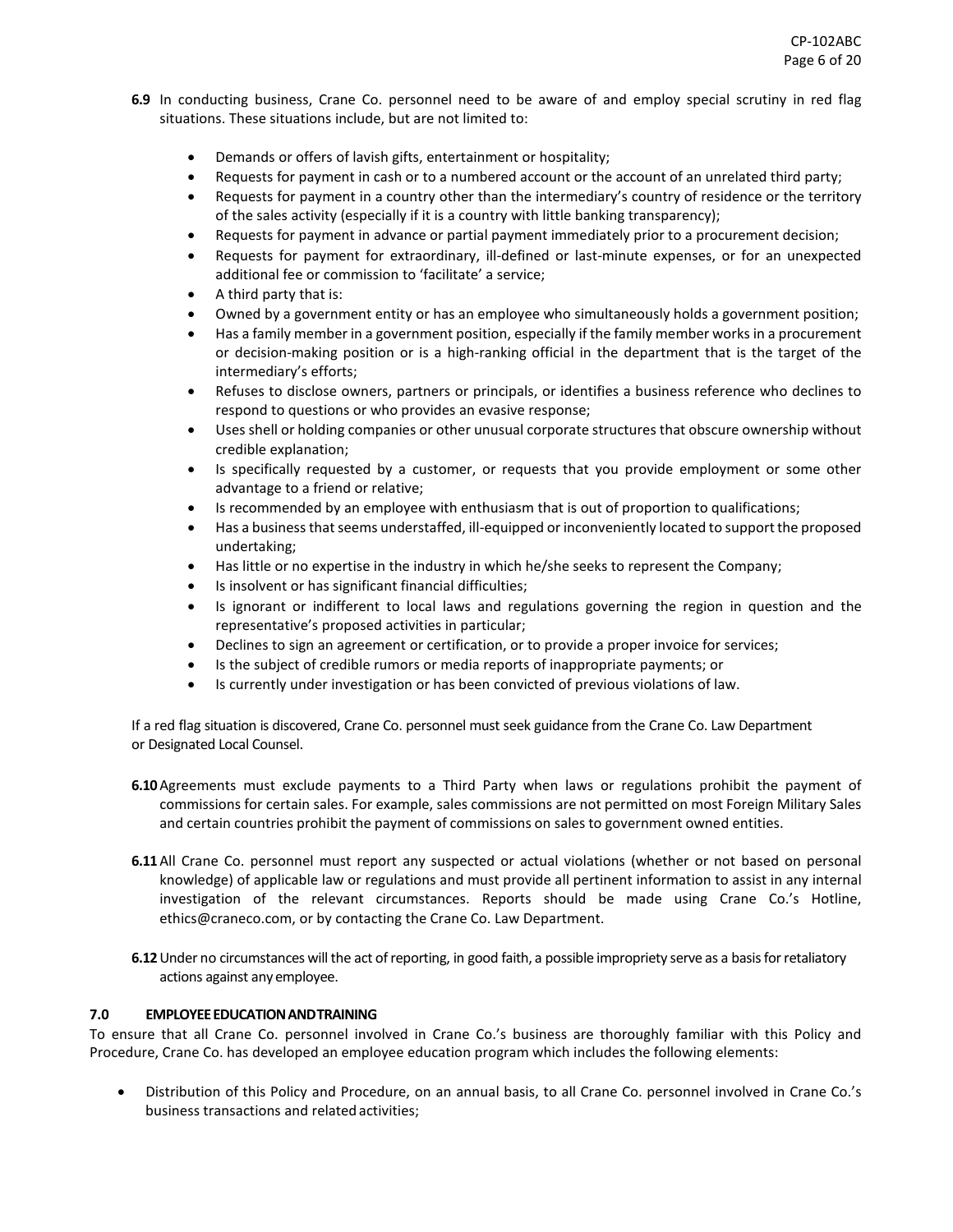- Training sessions for selected Crane Co. personnel regarding this Policy and Procedure; and
- Explanation of this Policy and Procedure to all new Crane Co. personnel who are likely to be involved in Crane Co.'s business transactions and related activities.

#### **8.0 EMPLOYEE COMPLIANCE**

Business Unit Presidents must ensure that all employees within their respective business units are aware of and comply with this Policy and Procedure.

Failure to follow the principles and steps set out in this Policy and Procedure may result in disciplinary action. The disciplines that may be imposed include but are not limited to: (1) reduction in pay and reprimand; (2) demotion; (3) suspension; and (4) termination. Business Unit Presidents are also subject to sanction for supervisory failures.

Please note that government regulatory agencies can impose civil and criminal penalties, including fines against individuals that cannot be reimbursed by the Company as well as jail terms up to ten (10) years.

- **8.1** Examples of actions or omissions that will subject an employee to discipline include, but are not limited to, the following:
	- Failure to implement the principles and steps set forth in this Policy and Procedure;
	- Failure to report a suspected or actual violation of law or a breach of the principles and steps set out in this Policy and Procedure;
	- Failure to make, or falsification of, any certification to Crane Co.;
	- Lack of attention or diligence on the part of supervisory personnel that directly or indirectly leads to a violation of law; or
	- Direct or indirect retaliation against an employee who, in good faith, reports an actual or suspected violation of law or these principles.
- **8.2** Employee adherence to the principles and steps set out in this Policy and Procedure and Crane Co.'s Code of Business Conduct and Ethics will be elements of each employee's annual personnel evaluation and, as such, they will affect decisions concerning compensation, promotion and retention.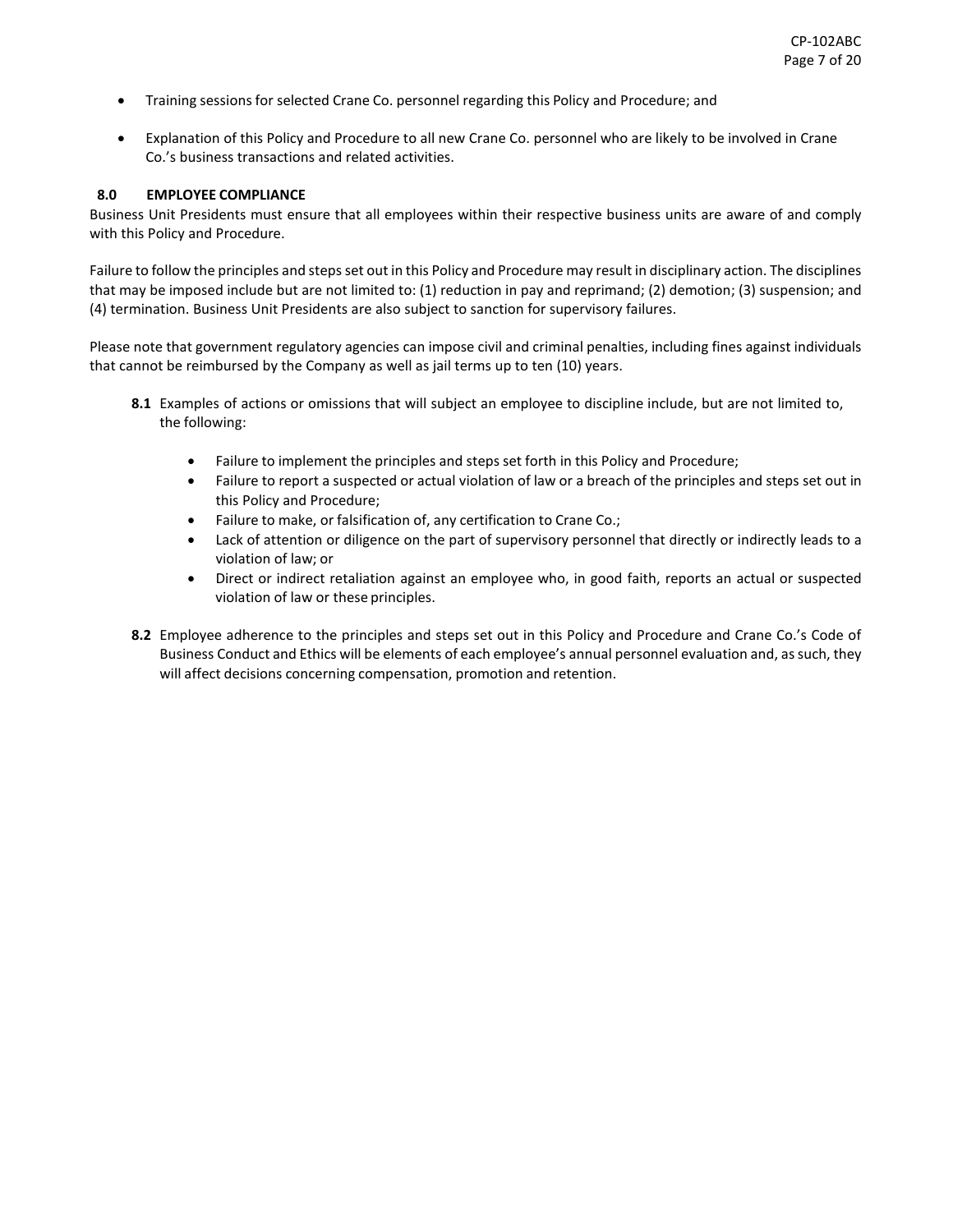### **Attachment A Due Diligence for Third Parties**

# **Instructions**

### **Business Unit:**

The Business Unit is responsible for conducting diligence on the prospective Third Party.

The Business Unit is required to ensure completeness of each item on this list and is required to complete Attachment B – RISK ASSESSMENT: Third Party Qualifications. A copy of this page with appropriate comments and signature should be filed and kept in the Third Party's file.

### **Third Party:**

The Third Party is responsible for completing Attachment C - RISK ASSESSMENT: Third Party Certification and D - ANTI-BRIBERY CERTIFICATION.

### **Recommended Procedures**

### **1. Evaluate the territory**

Before entering a relationship, consider whether the country has a high incidence of public corruption. News reports provide some guidance. In addition, Transparency International publishes a periodic ranking of the most corrupt governments. Caution is due in countries with a reputation for public corruption, or for any country with a Transparency International corruption perception index score below 60.

#### **Documentation**

- A copy of the Transparency International page showing the CPI for the relevant country for the prior year. CPI Link: [CPI Table](https://www.transparency.org/en/cpi/2019/results/table)
- Results of the country research (e.g., news articles on the corruption level in the country, relevant industry).

## **2. Justify the Third Party**

Justification for the retention of the Third Party and related compensation is necessary before entering a relationship.

#### **Documentation**

Attachment B - RISK ASSESSMENT: Third Party Qualification must be completed by the Business Unit.

## **3. Investigate the Third Party's experience and skills**

A thorough examination of the background of the Third Party is necessary before entering a relationship. It is important to document the Third Party's business experience and qualifications.

## **Recommended Procedures**

- It is important to take the time to confirm the accuracy of the information provided in response to due diligence inquiries.
- A face-to-face visit at the offices of the Third Party to ensure that the party has the capacity to perform the services.
- If negative information is discovered, document that finding and contact the Law Department for guidance.
- Research publicly available information regarding the integrity of the third party. Sources for such information include broad-based internet searches, the U.S. Embassy and consulate personnel for third parties outside of your home country, banks, the local Chamber of Commerce and the relevant trade ministry. For a fee, the U.S. Department of Commerce often can provide an International Company Profile regarding a party. Private sector investigative firms and other service providers can be retained to perform additional investigative and screening services.
- Request and contact business references, including other companies that have worked with the Third Party.
- Confirm that the Third Party is not on any denied or restricted parties list, either in the U.S. or in the representative territory.

#### **Documentation**

- Attachment C RISK ASSESSMENT: Third Party Certification must be completed by the Third Party.
- Results of the internet and social media search conducted on the Third Party.
- Results of the restricted party screening.
- Communications pertaining to business references.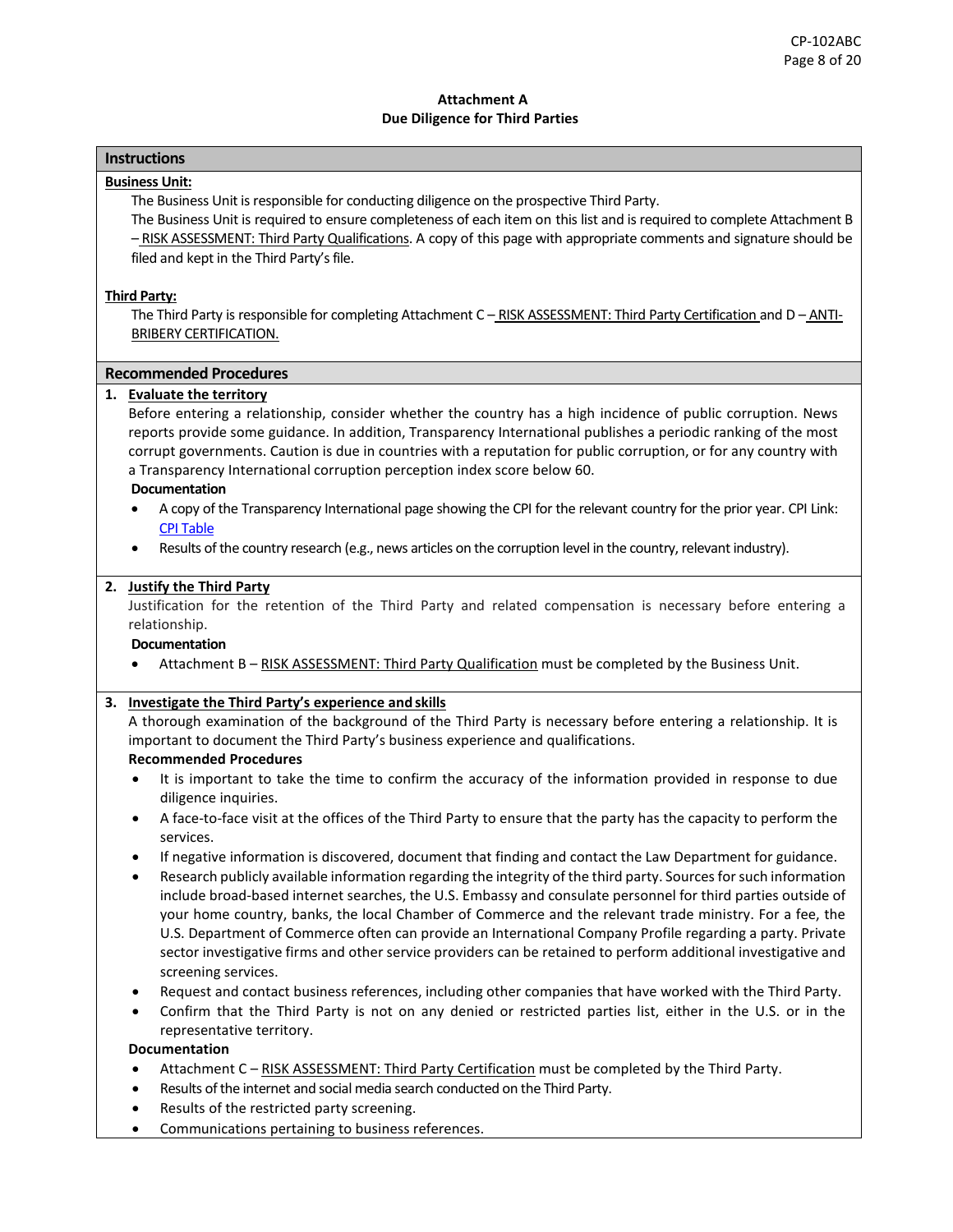- Copies of the Third Party's code of conduct and/or anti-bribery policies, if available.
- Diligence report from a service provider, if warranted.

### **4. Incorporate compliance with anti-bribery laws into the agreement with theThird Party**

- Every agreement must include the following safeguard provisions:
- 1. A representation and warranty that the party will comply with all applicable anti-bribery laws, e.g*.,* will not make any corrupt payments for the purpose of obtaining or retaining business;
	- Attachment D ANTI-BRIBERY CERTIFICATION should be included in all agreements.
- 2. A representation and warranty that the party will comply with all local law requirements in performing the agreement;
- 3. A provision allowing the Company to terminate the agreement if the party violates the above commitments;
- 4. A provision allowing either party to unilaterally terminate the agreement upon 60 day's written notice, upon convenience, and for any reason; and
- 5. A provision allowing the Company to audit the party's books and records.

## **5. Look for "red flag" situations**

Additional caution and due diligence are required in so-called "red flag" situations, which include but are not limited to the following:

- 1. Family or business ties with government officials or other covered persons, or with persons associated with the potential customer;
- 2. A history of corruption in the country;
- 3. Industries in which corruption is common (examples include oil, aircraft);
- 4. Requestsfor an unusually high commission, discounts, rebates or other payments;
- 5. Requests for payment in a third country or to a third party or an off-book account, or another unusual payment arrangement;
- 6. A refusal by a Third Party to provide a certification that it will not take any action in furtherance of a corrupt payment;
- 7. An apparent lack of qualifications or resources on the part of a Third Party to perform the services offered;
- 8. A recommendation of a Third Party by a potential governmental customer;
- 9. Transactions recorded as "cash" or checks drawn tocash;
- 10. Over-invoicing or lack of standardinvoices;
- 11. Unusual credits granted to newcustomers;
- 12. Managers of operations who have been paid unusual bonuses; and
- 13. Large and frequent fourth quarteradjustments.
- **\*\*\*Any identified red flags must be documented.**

#### **6. Ongoing oversight**

Concerns about compliance with anti-bribery laws do not end with the completion of an agreement. Remain well informed of the Third Party's activities and take steps to address any warning signals that arise during the relationship. Maintain accurate records of the relationship, particularly with respect to any payments made.

| <b>CRANE CO. EMPLOYEE CONDUCTING THE REVIEW</b> |  |  |
|-------------------------------------------------|--|--|
| <b>Completed By (signature):</b>                |  |  |
| Name (printed):                                 |  |  |
| Title:                                          |  |  |
| Date:                                           |  |  |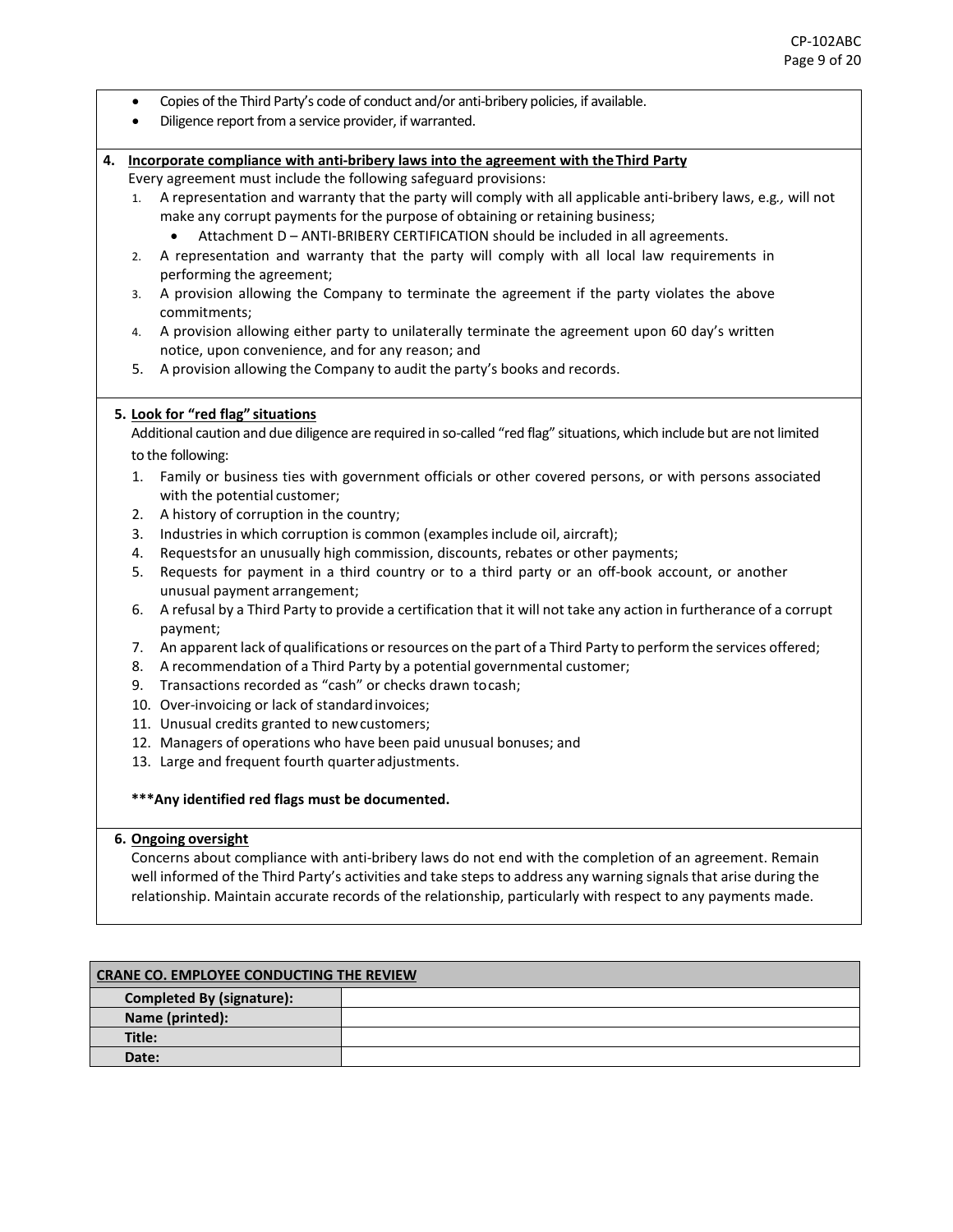## **Attachment B RISK ASSESSMENT: Third Party Qualification**

| <b>I. THIRD PARTY INFORMATION</b>                                         |  |
|---------------------------------------------------------------------------|--|
| <b>Third Party Company Name</b>                                           |  |
| <b>Contact Name for Crane Co.</b>                                         |  |
| <b>Other Names Under Which Third Party</b><br><b>Conducts Business</b>    |  |
| Third Party Home Country or Country in<br>which Third Party is Registered |  |
| <b>Proposed Territory</b>                                                 |  |

| <b>II. THIRD PARTY QUALIFICATIONS</b>                                                                                |
|----------------------------------------------------------------------------------------------------------------------|
| a. How did you come to know the Third Party?                                                                         |
|                                                                                                                      |
|                                                                                                                      |
|                                                                                                                      |
|                                                                                                                      |
|                                                                                                                      |
|                                                                                                                      |
|                                                                                                                      |
|                                                                                                                      |
|                                                                                                                      |
|                                                                                                                      |
|                                                                                                                      |
|                                                                                                                      |
|                                                                                                                      |
|                                                                                                                      |
| b. Describe the Third Party's qualifications for the position. By way of example consider providing specific details |
| about the following: previous relevant experience, business relationships, industry expertise, knowledge of          |
| competitors, established relationship with customers and available resources and other relevant factors.             |
|                                                                                                                      |
|                                                                                                                      |
|                                                                                                                      |
|                                                                                                                      |
|                                                                                                                      |
|                                                                                                                      |
|                                                                                                                      |
|                                                                                                                      |
|                                                                                                                      |
|                                                                                                                      |
|                                                                                                                      |
|                                                                                                                      |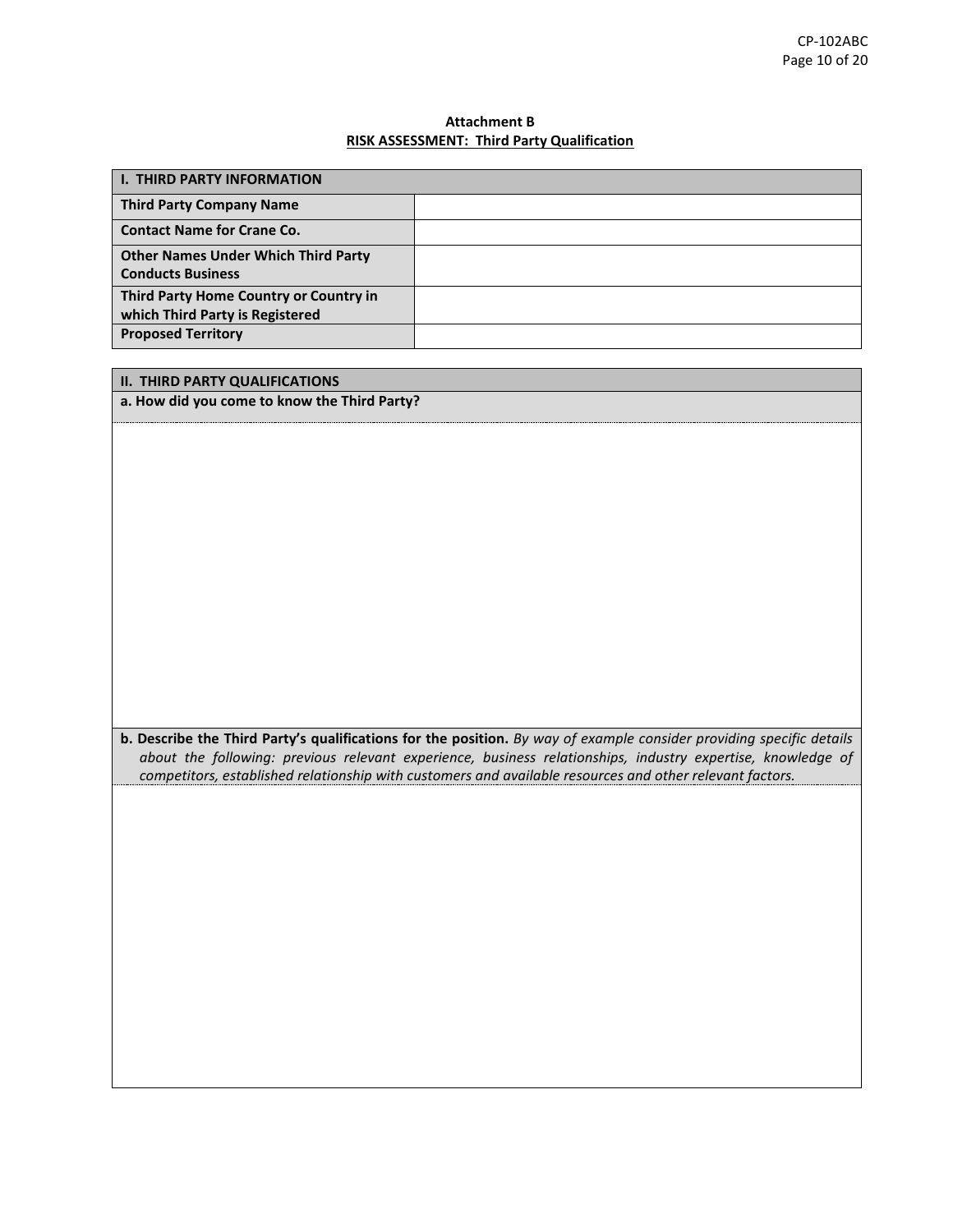| c. Were other Third Parties considered?<br><b>Yes</b>                                                                  |
|------------------------------------------------------------------------------------------------------------------------|
| <b>No</b>                                                                                                              |
| If yes, why was this Third Party selected?                                                                             |
|                                                                                                                        |
|                                                                                                                        |
|                                                                                                                        |
|                                                                                                                        |
|                                                                                                                        |
|                                                                                                                        |
| d. Do you have any concerns regarding the Third Party's ethics?                                                        |
| Yes                                                                                                                    |
| <b>No</b>                                                                                                              |
| If yes, explain.                                                                                                       |
|                                                                                                                        |
|                                                                                                                        |
|                                                                                                                        |
|                                                                                                                        |
|                                                                                                                        |
|                                                                                                                        |
| e. Are you aware of any reason that the Third Party may not enter this relationship and perform these services?<br>Yes |
| <b>No</b>                                                                                                              |
| If yes, explain.                                                                                                       |
|                                                                                                                        |
|                                                                                                                        |
|                                                                                                                        |
|                                                                                                                        |
|                                                                                                                        |
|                                                                                                                        |
| f. Is the Third Party related (by blood, marriage or otherwise) to you or any other officer, director or any           |
| employee of Crane Co.?                                                                                                 |
| Yes<br><b>No</b>                                                                                                       |
| If yes, explain.                                                                                                       |
|                                                                                                                        |
|                                                                                                                        |
|                                                                                                                        |
|                                                                                                                        |
|                                                                                                                        |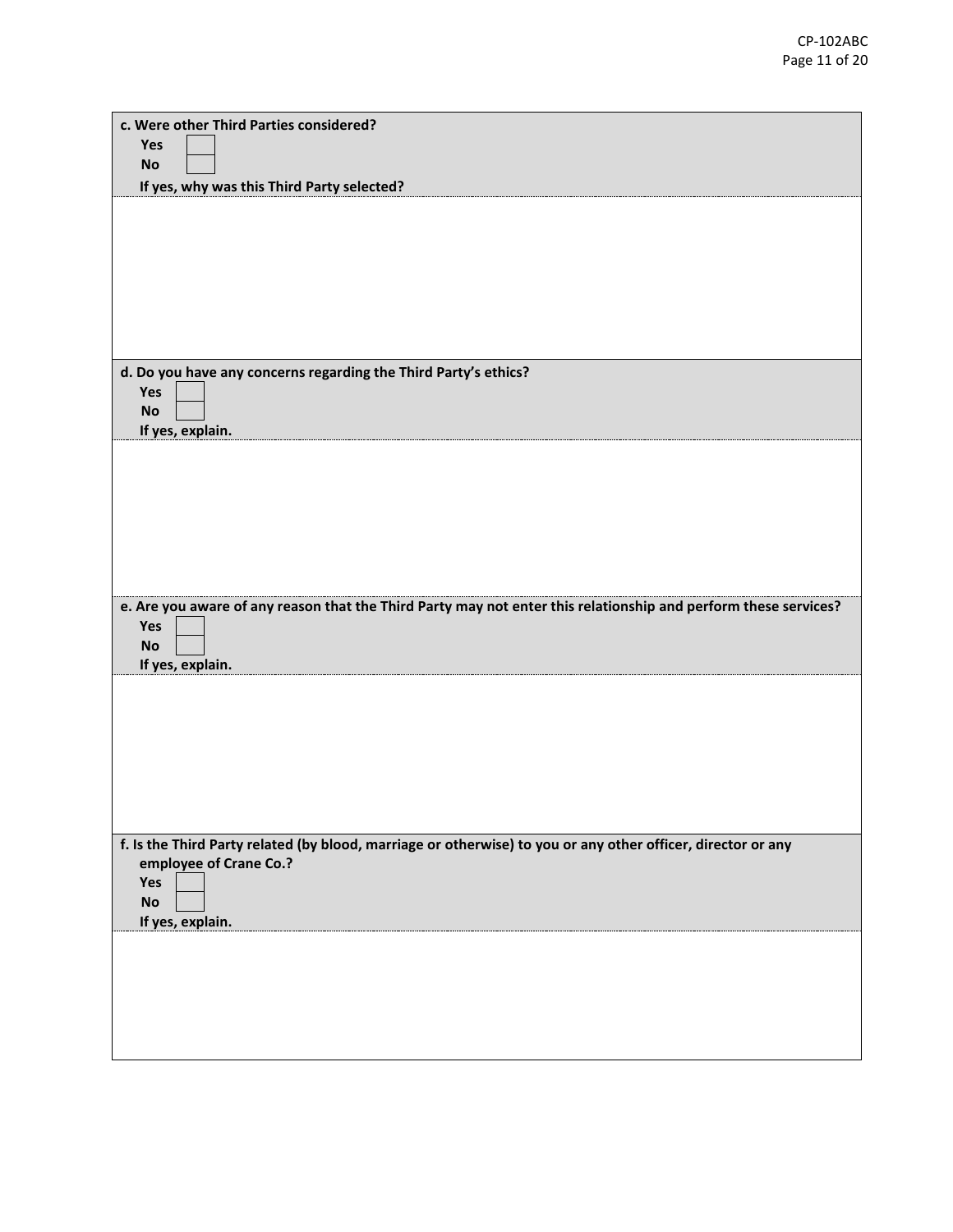| g. Conflicts of interest arise when your position with, or responsibilities to, Crane Co. present, directly or<br>indirectly, an opportunity for personal gain apart from the compensation provided as a result of your<br>employment with Crane Co. A conflict of interest also exists any time your personal interests or competing<br>business interests could be perceived to improperly influence how you fulfill your job duties for Crane Co. The<br>same pertains to your relatives, family members or affiliates.<br>As a result of retaining the Third Party, does a conflict of interest arise for you or for the Third Party?<br>Yes<br><b>No</b><br>If yes, explain |
|----------------------------------------------------------------------------------------------------------------------------------------------------------------------------------------------------------------------------------------------------------------------------------------------------------------------------------------------------------------------------------------------------------------------------------------------------------------------------------------------------------------------------------------------------------------------------------------------------------------------------------------------------------------------------------|
| Compensation<br>ı.                                                                                                                                                                                                                                                                                                                                                                                                                                                                                                                                                                                                                                                               |
| a. Describe the compensation terms, specifically explaining why the third-party services are required and                                                                                                                                                                                                                                                                                                                                                                                                                                                                                                                                                                        |
| whether the compensation is reasonable and customary in the territory.                                                                                                                                                                                                                                                                                                                                                                                                                                                                                                                                                                                                           |
| If possible, determine the typical compensation form (e.g., retainer or commission) and average<br>commission rate, discount or rebate in the region for the expected services. Commission arrangements<br>should be considered both in terms of the rate structure, the likely aggregate payment, discount or<br>rebate.                                                                                                                                                                                                                                                                                                                                                        |
| Consider whether there are any local law restrictions on the compensation to be paid or discounts or<br>rebates offered.<br>A higher-than-usual commission rate, discount or rebate might be justifiable based on the party's skills,                                                                                                                                                                                                                                                                                                                                                                                                                                            |
| contacts, and experience and, in such circumstances, the factors supporting the higher levels should be<br>documented.                                                                                                                                                                                                                                                                                                                                                                                                                                                                                                                                                           |
| A demand for an inordinately high level of compensation, discount or rebate is often a warning signal of<br>the potential for diversion of funds and, as such, the third party should provide evidence that supports the<br>need for the higher compensation, discount or rebate before the request is granted. Be wary of unusual<br>payment arrangements, such as a request to receive payment outside the relevant country or into a third-<br>party bank account. In addition, a sudden request to increase the rate of payment close to a contract with<br>a customer should be treated as a warning signal and carefully investigated.                                     |
| Do not agree to unusual payment arrangements.                                                                                                                                                                                                                                                                                                                                                                                                                                                                                                                                                                                                                                    |
|                                                                                                                                                                                                                                                                                                                                                                                                                                                                                                                                                                                                                                                                                  |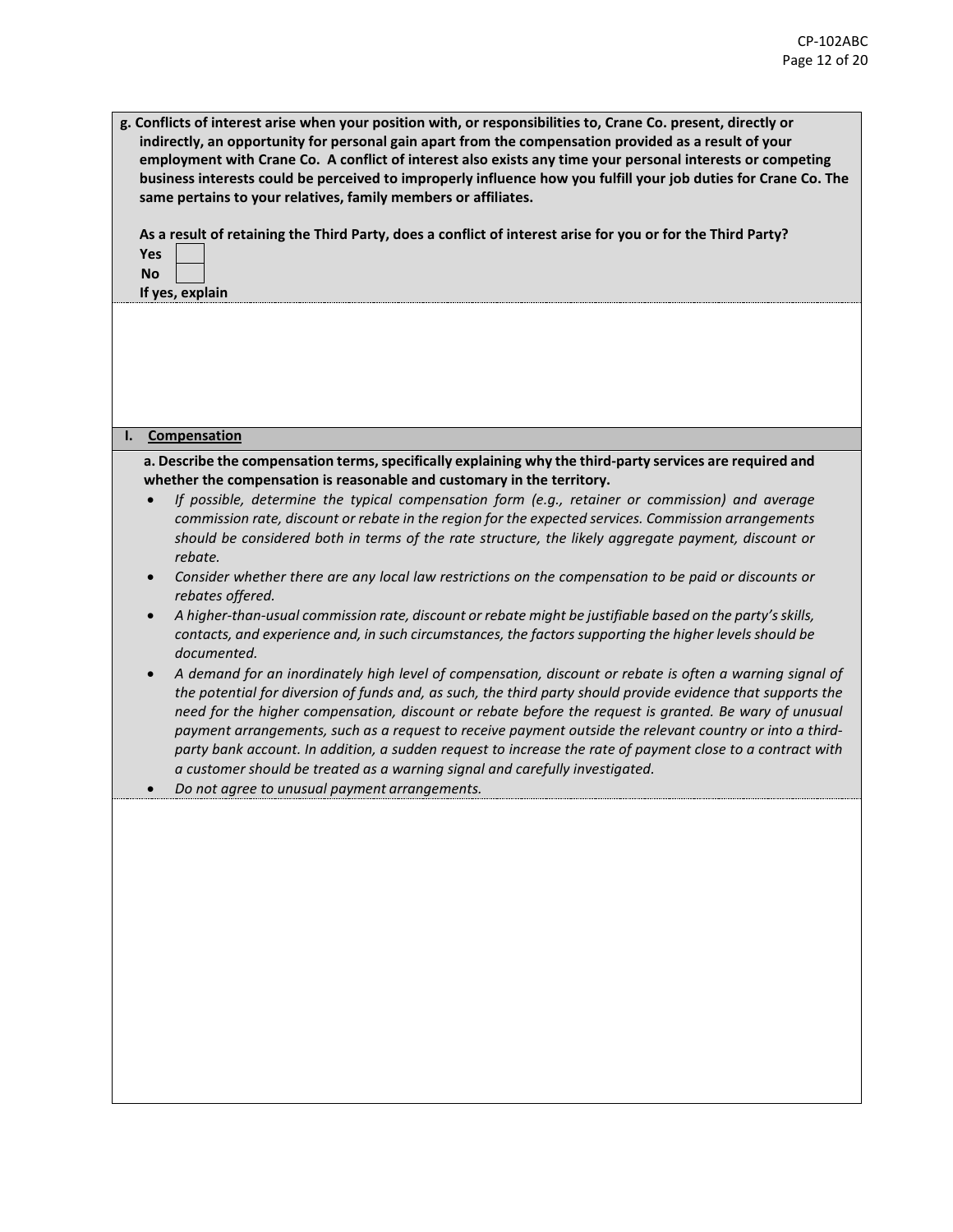## **III. OTHER**

**a. Provide additional information relevant to the Third Party and the proposed relationship to Crane Co. Include attachments, if necessary.**

# **IV. CERTIFICATION BY CRANE CO. EMPLOYEE**

*To the best of your knowledge, you certify the accuracy of the above information.* 

| <b>Completed By (signature):</b> |  |
|----------------------------------|--|
| Name (printed):                  |  |
| Title:                           |  |
| Date:                            |  |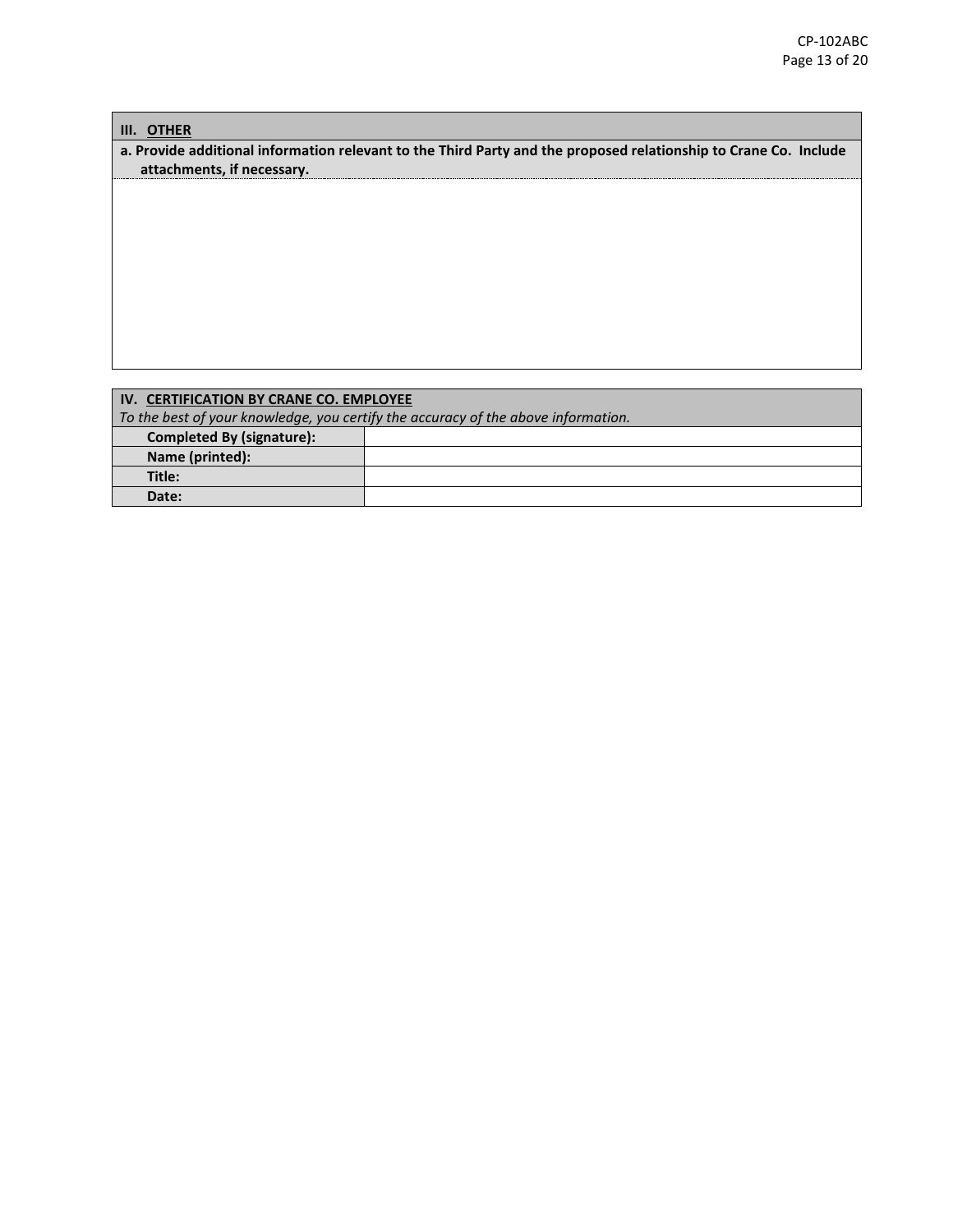## **Attachment C RISK ASSESSMENT: Third Party Certification** [TO BE COMPLETED BY THIRD PARTY]

| <b>Applicant Contact Information</b>                                                                                                                         |             |                                            |                              |
|--------------------------------------------------------------------------------------------------------------------------------------------------------------|-------------|--------------------------------------------|------------------------------|
| <b>Applicant Name and Address</b>                                                                                                                            |             |                                            |                              |
|                                                                                                                                                              |             |                                            |                              |
| Phone                                                                                                                                                        | Fax         |                                            | <b>E-Mail Address</b>        |
|                                                                                                                                                              |             |                                            |                              |
| <b>Point of Contact at Company</b>                                                                                                                           |             | <b>Title</b>                               |                              |
|                                                                                                                                                              |             |                                            |                              |
|                                                                                                                                                              |             |                                            | <b>Yes</b><br><b>No</b>      |
| If U.S. citizen, is Applicant a former employee of the Department of Defense or a<br>legislative branch member?                                              |             |                                            |                              |
| <b>Applicant's Website</b>                                                                                                                                   |             |                                            |                              |
| <b>Type of Business:</b><br>Proprietorship                                                                                                                   | Partnership | Corporation                                | Individual                   |
| <b>Country/State of Incorporation</b>                                                                                                                        |             | <b>Registration Number (if applicable)</b> |                              |
|                                                                                                                                                              |             |                                            |                              |
| Taxpayer Identification Number (if a business in the                                                                                                         |             | <b>Date of Establishment</b>               |                              |
| <b>United States)</b><br>Owner(s)                                                                                                                            |             | <b>Nationality</b>                         | % Ownership                  |
|                                                                                                                                                              |             |                                            |                              |
|                                                                                                                                                              |             |                                            |                              |
|                                                                                                                                                              |             |                                            |                              |
|                                                                                                                                                              |             |                                            |                              |
|                                                                                                                                                              |             |                                            |                              |
|                                                                                                                                                              |             |                                            |                              |
| Does any government department, agency or instrumentality, or any official or<br>employee thereof, have ownership or other financial interest in Applicant's |             |                                            | Yes<br>No                    |
| organization, or an affiliate thereof, directly or indirectly?                                                                                               |             |                                            |                              |
| If "Yes," please specify:                                                                                                                                    |             |                                            |                              |
|                                                                                                                                                              |             |                                            |                              |
|                                                                                                                                                              |             |                                            |                              |
|                                                                                                                                                              |             |                                            |                              |
|                                                                                                                                                              |             |                                            |                              |
|                                                                                                                                                              |             |                                            |                              |
| Name/Titles of Principal Officers                                                                                                                            |             | <b>Education</b>                           | <b>Employment Background</b> |
|                                                                                                                                                              |             |                                            |                              |
|                                                                                                                                                              |             |                                            |                              |
|                                                                                                                                                              |             |                                            |                              |
|                                                                                                                                                              |             |                                            |                              |
|                                                                                                                                                              |             |                                            |                              |
|                                                                                                                                                              |             |                                            |                              |
|                                                                                                                                                              |             |                                            |                              |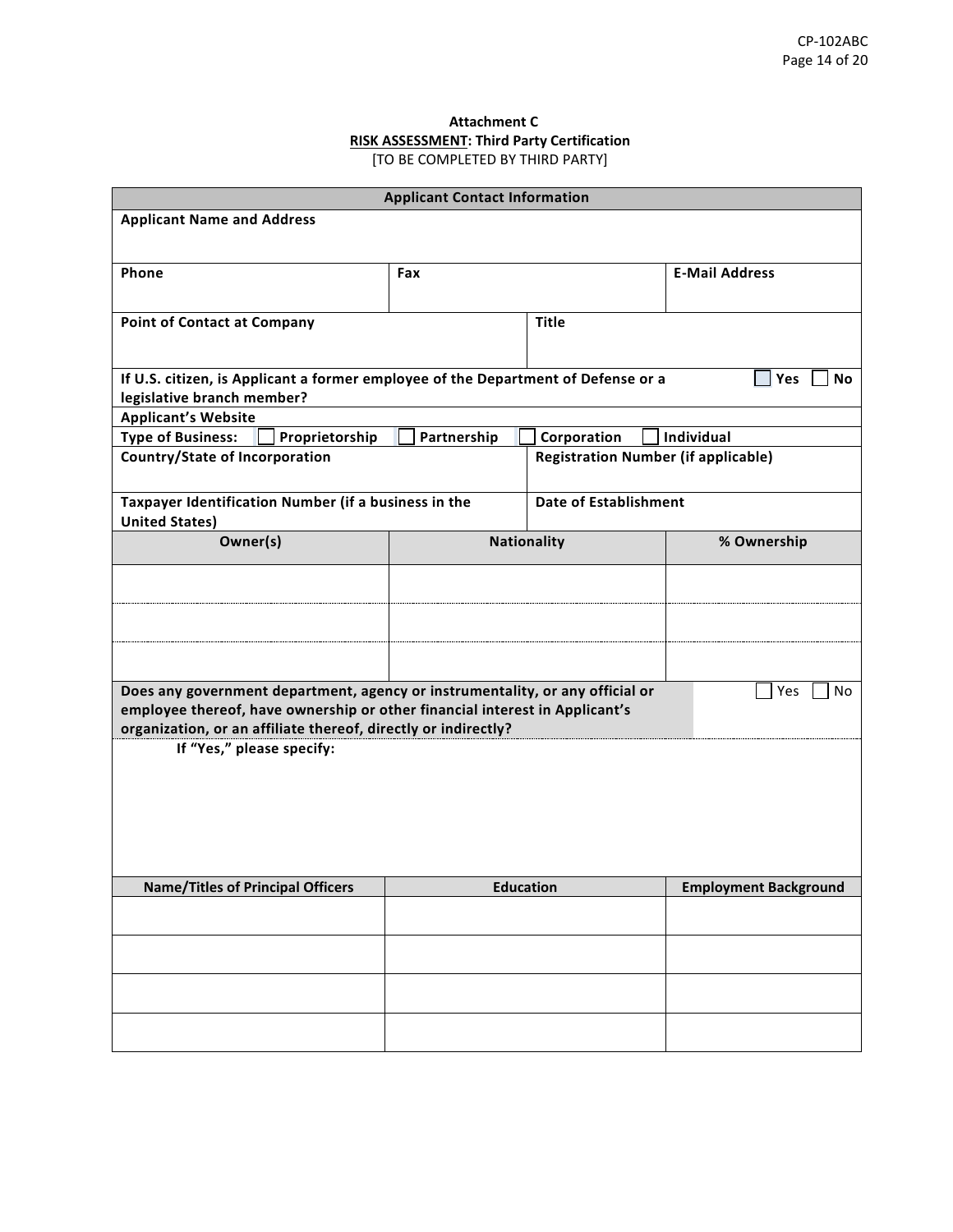| Is the Applicant, any owner, or any employee of the Applicant, or any principal<br>officer an elected or appointed official or a former elected or appointed official of<br>any government department including military, agency or instrumentality?<br>For each "Yes" answer, provide name of government department, agency, or<br>instrumentality, position or office held or sought, military rank where applicable,<br>etc. and termination date:                                                             | Yes<br>No |
|-------------------------------------------------------------------------------------------------------------------------------------------------------------------------------------------------------------------------------------------------------------------------------------------------------------------------------------------------------------------------------------------------------------------------------------------------------------------------------------------------------------------|-----------|
| Do any of the principals of the Applicant's organization have an ownership interest<br>above 5% in any other organization?<br>If "Yes," identify each such other organization, its address, its business activities, the role<br>played in it by any principal of the applicant's organization, and any other relationship<br>between the applicant and such other organization(s):                                                                                                                               | Yes<br>No |
|                                                                                                                                                                                                                                                                                                                                                                                                                                                                                                                   |           |
| Has the Applicant, any associated organization, any prior organization, any prior<br>associated organization, any present or former principal officer or employee,<br>been suspended from doing business in any capacity, been charged with any<br>criminal act, or been the subject of any allegation of fraud,<br>misrepresentation, bribery, or other related activities?<br>If the answer is anything other than an unequivocal "no," please provide<br>complete details (on a separate sheet, if necessary): | Yes<br>No |
|                                                                                                                                                                                                                                                                                                                                                                                                                                                                                                                   |           |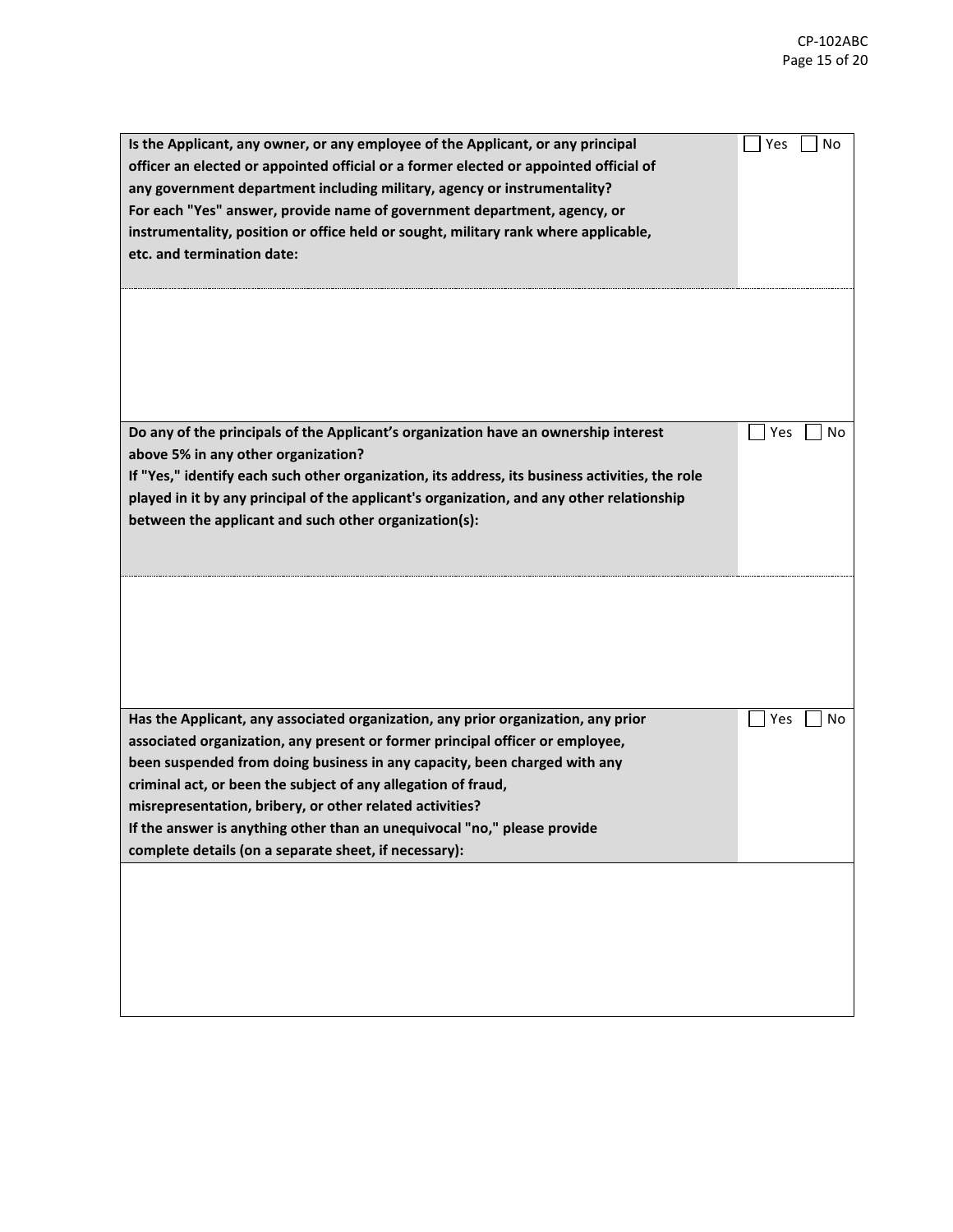| Does the Applicant, any owner, any employee of the Applicant, or any present or        | Yes<br>No |
|----------------------------------------------------------------------------------------|-----------|
| former principal officer have any family relationships with current members of a       |           |
| government department, agency or instrumentality, or any official or employee          |           |
| thereof?                                                                               |           |
| For each "Yes" answer, provide complete details:                                       |           |
|                                                                                        |           |
|                                                                                        |           |
|                                                                                        |           |
|                                                                                        |           |
|                                                                                        |           |
| Is the Applicant, any owner, any employee of the Applicant, or any present or          | Yes<br>No |
| former principal officer an official of any political party or candidate for political |           |
| office?                                                                                |           |
| For each "Yes" answer, provide complete details:                                       |           |
|                                                                                        |           |
|                                                                                        |           |
|                                                                                        |           |
|                                                                                        |           |
|                                                                                        |           |
| Is the Applicant, any owner, any employee of the Applicant, or any principal           | Yes<br>No |
| officer employed by, or provide services to, any potential customer of the             |           |
| product(s) for which you are being retained by Crane to promote?                       |           |
| If "Yes," provide name of customer and positions held and a written approval by        |           |
| the chief executive officer of the customer, including confirmation that local law     |           |
| or custom permits such dual activity:                                                  |           |
|                                                                                        |           |
|                                                                                        |           |
|                                                                                        |           |
|                                                                                        |           |
|                                                                                        |           |
|                                                                                        |           |
|                                                                                        |           |
| <b>Operations</b>                                                                      |           |
|                                                                                        |           |
|                                                                                        |           |
| Describe briefly the nature and history of Applicant's business.                       |           |
|                                                                                        |           |
|                                                                                        |           |
|                                                                                        |           |
|                                                                                        |           |
|                                                                                        |           |
|                                                                                        |           |
|                                                                                        |           |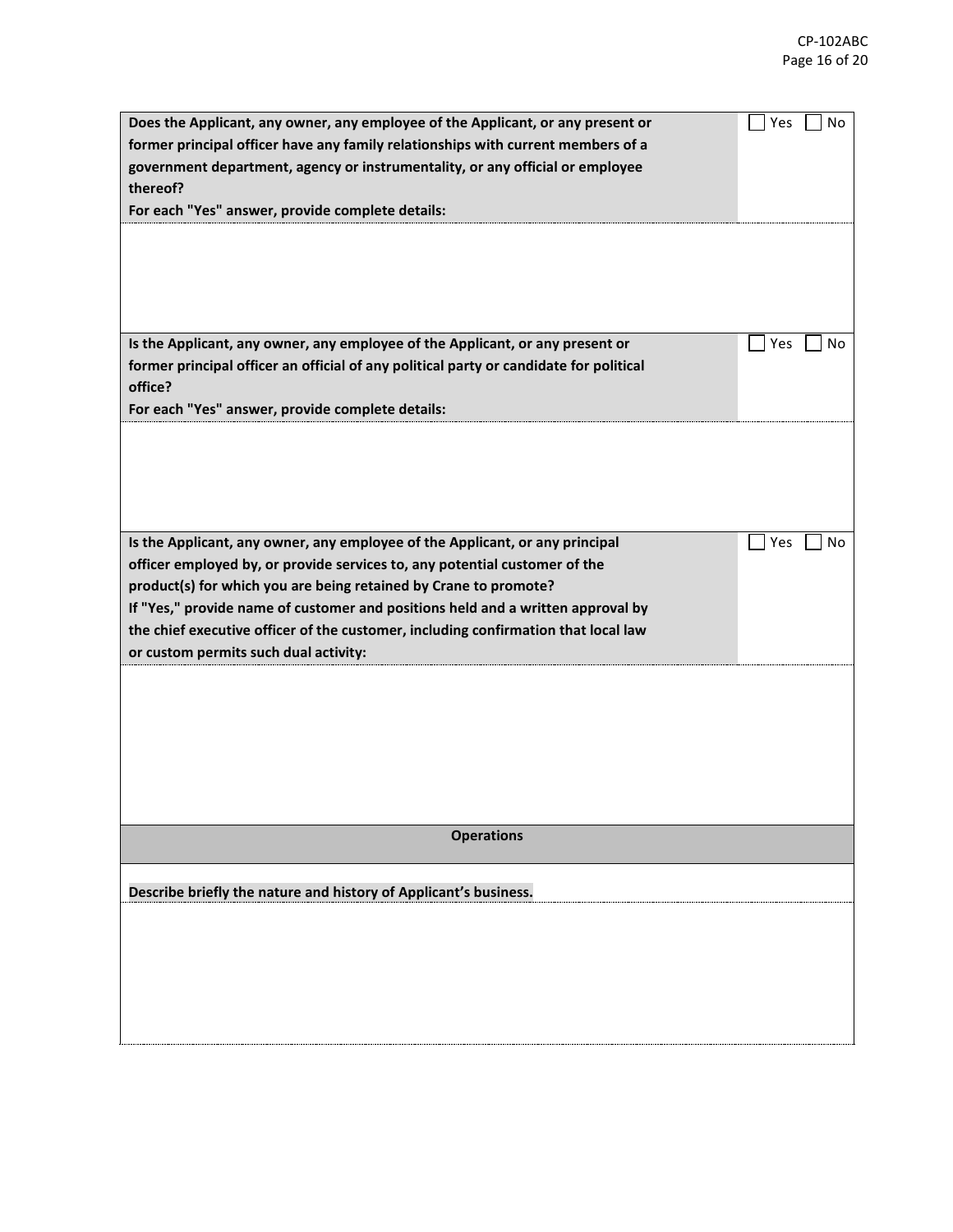**If Applicant is an individual, please provide resume. If Applicant is an Entity, please provide copies of Company's business registration and shareholder information, Company brochures, annual reports and any other documentation deemed appropriate, including latest fiscal balance sheet and operating statement hereto.**

| Names/titles of principal individuals who will                                                        |                           |                              |  |  |
|-------------------------------------------------------------------------------------------------------|---------------------------|------------------------------|--|--|
| provide service                                                                                       | <b>Education</b>          | <b>Employment Background</b> |  |  |
|                                                                                                       |                           |                              |  |  |
|                                                                                                       |                           |                              |  |  |
|                                                                                                       |                           |                              |  |  |
|                                                                                                       |                           |                              |  |  |
|                                                                                                       |                           |                              |  |  |
|                                                                                                       | <b>General Background</b> |                              |  |  |
| Description of Branch offices, if any:                                                                | Location                  | % of Total Sales             |  |  |
|                                                                                                       |                           |                              |  |  |
|                                                                                                       |                           |                              |  |  |
|                                                                                                       |                           |                              |  |  |
|                                                                                                       |                           |                              |  |  |
|                                                                                                       |                           |                              |  |  |
| Describe the Applicant's sales department (headcount, experience, and special qualifications such as, |                           |                              |  |  |
| engineering degrees, etc.):                                                                           |                           |                              |  |  |
|                                                                                                       |                           |                              |  |  |
|                                                                                                       |                           |                              |  |  |
|                                                                                                       |                           |                              |  |  |
|                                                                                                       |                           |                              |  |  |
|                                                                                                       |                           |                              |  |  |
|                                                                                                       |                           |                              |  |  |
|                                                                                                       |                           |                              |  |  |
|                                                                                                       |                           |                              |  |  |
| List previous or current relationships, if any, with Crane Co. or its affiliates:                     |                           |                              |  |  |
|                                                                                                       |                           |                              |  |  |
|                                                                                                       |                           |                              |  |  |
|                                                                                                       |                           |                              |  |  |
|                                                                                                       |                           |                              |  |  |
|                                                                                                       |                           |                              |  |  |
|                                                                                                       |                           |                              |  |  |
|                                                                                                       |                           |                              |  |  |
|                                                                                                       |                           |                              |  |  |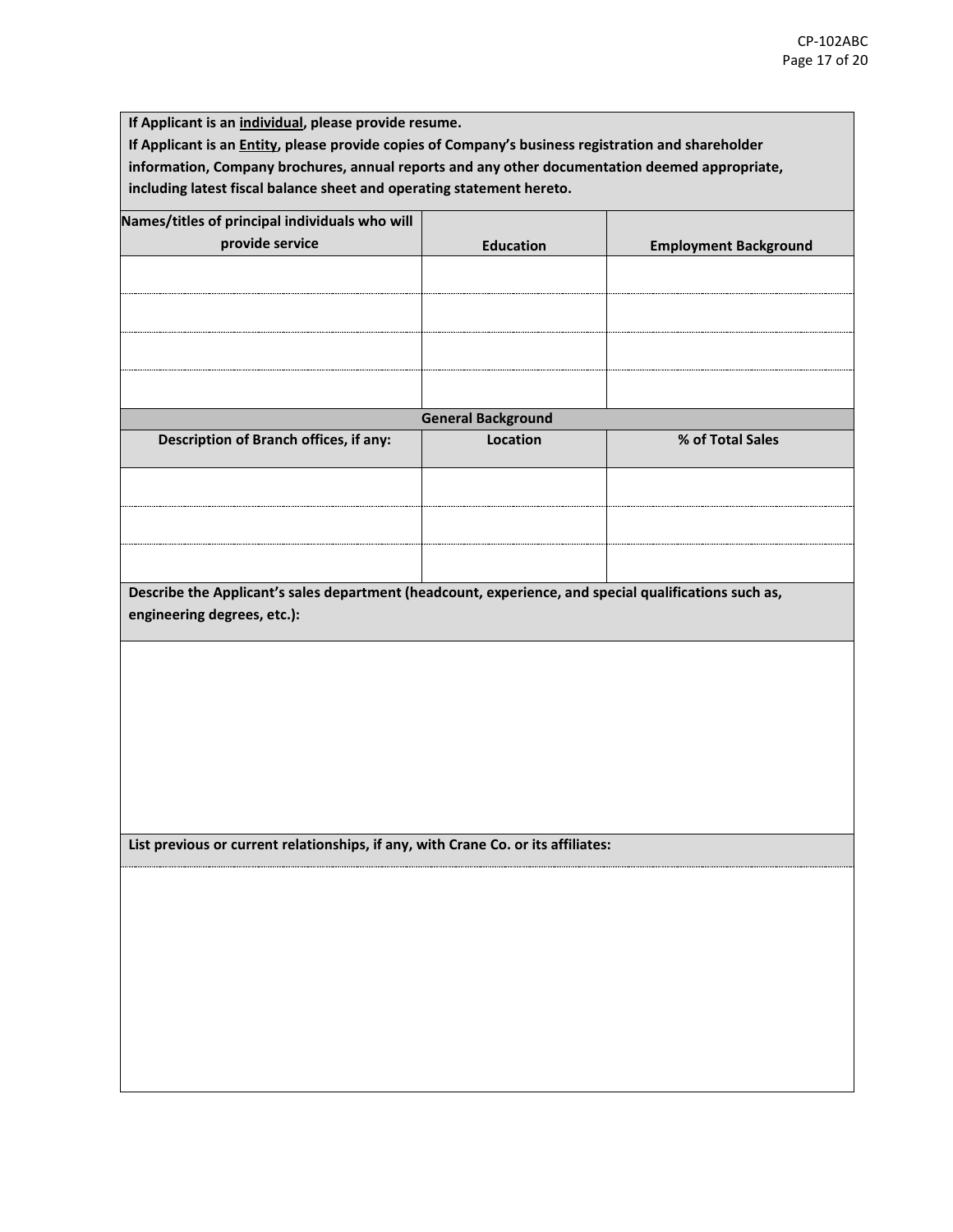| <b>Market Information</b>                                                              |                                                                                                  |                                                                                                                      |              |  |                       |  |  |
|----------------------------------------------------------------------------------------|--------------------------------------------------------------------------------------------------|----------------------------------------------------------------------------------------------------------------------|--------------|--|-----------------------|--|--|
| For which products or services does Applicant wish to represent with Crane?            |                                                                                                  |                                                                                                                      |              |  |                       |  |  |
|                                                                                        |                                                                                                  |                                                                                                                      |              |  |                       |  |  |
|                                                                                        | Estimate the total available market value (in USD) in the territory for the products or services |                                                                                                                      |              |  |                       |  |  |
|                                                                                        |                                                                                                  |                                                                                                                      |              |  |                       |  |  |
|                                                                                        |                                                                                                  | Will end-users potentially include foreign governments or state-owned enterprises?                                   |              |  | Yes<br><b>No</b>      |  |  |
|                                                                                        |                                                                                                  | Estimate the potential sales (in USD), Applicant expects to generate, in the territory for the products or services: |              |  |                       |  |  |
| During the first year                                                                  |                                                                                                  | During the second year                                                                                               |              |  | During the third year |  |  |
|                                                                                        |                                                                                                  |                                                                                                                      |              |  |                       |  |  |
| Provide any other relevant market information, such as competition, barriers to entry. |                                                                                                  |                                                                                                                      |              |  |                       |  |  |
|                                                                                        |                                                                                                  |                                                                                                                      |              |  |                       |  |  |
|                                                                                        |                                                                                                  |                                                                                                                      |              |  |                       |  |  |
| <b>Other Companies Represented</b>                                                     |                                                                                                  |                                                                                                                      |              |  |                       |  |  |
| <b>Principal Contact</b>                                                               | <b>Entity</b>                                                                                    | <b>Address</b>                                                                                                       | <b>Email</b> |  | Phone                 |  |  |
|                                                                                        |                                                                                                  |                                                                                                                      |              |  |                       |  |  |
|                                                                                        |                                                                                                  |                                                                                                                      |              |  |                       |  |  |
|                                                                                        |                                                                                                  |                                                                                                                      |              |  |                       |  |  |
|                                                                                        |                                                                                                  |                                                                                                                      |              |  |                       |  |  |
|                                                                                        |                                                                                                  |                                                                                                                      |              |  |                       |  |  |
|                                                                                        |                                                                                                  |                                                                                                                      |              |  |                       |  |  |
|                                                                                        |                                                                                                  |                                                                                                                      |              |  |                       |  |  |
|                                                                                        |                                                                                                  |                                                                                                                      |              |  |                       |  |  |
| <b>References</b>                                                                      |                                                                                                  |                                                                                                                      |              |  |                       |  |  |
| List General References (persons/firms familiar with applicant's organization):        |                                                                                                  |                                                                                                                      |              |  |                       |  |  |

| List <u>General</u> Neierences (persons) in mis rammar with applicant s organization). |               |                |       |       |  |
|----------------------------------------------------------------------------------------|---------------|----------------|-------|-------|--|
| <b>Principal Contact</b>                                                               | <b>Entity</b> | <b>Address</b> | Email | Phone |  |
|                                                                                        |               |                |       |       |  |
|                                                                                        |               |                |       |       |  |
|                                                                                        |               |                |       |       |  |
|                                                                                        |               |                |       |       |  |
|                                                                                        |               |                |       |       |  |
|                                                                                        |               |                |       |       |  |
|                                                                                        |               |                |       |       |  |
|                                                                                        |               |                |       |       |  |
|                                                                                        |               |                |       |       |  |
|                                                                                        |               |                |       |       |  |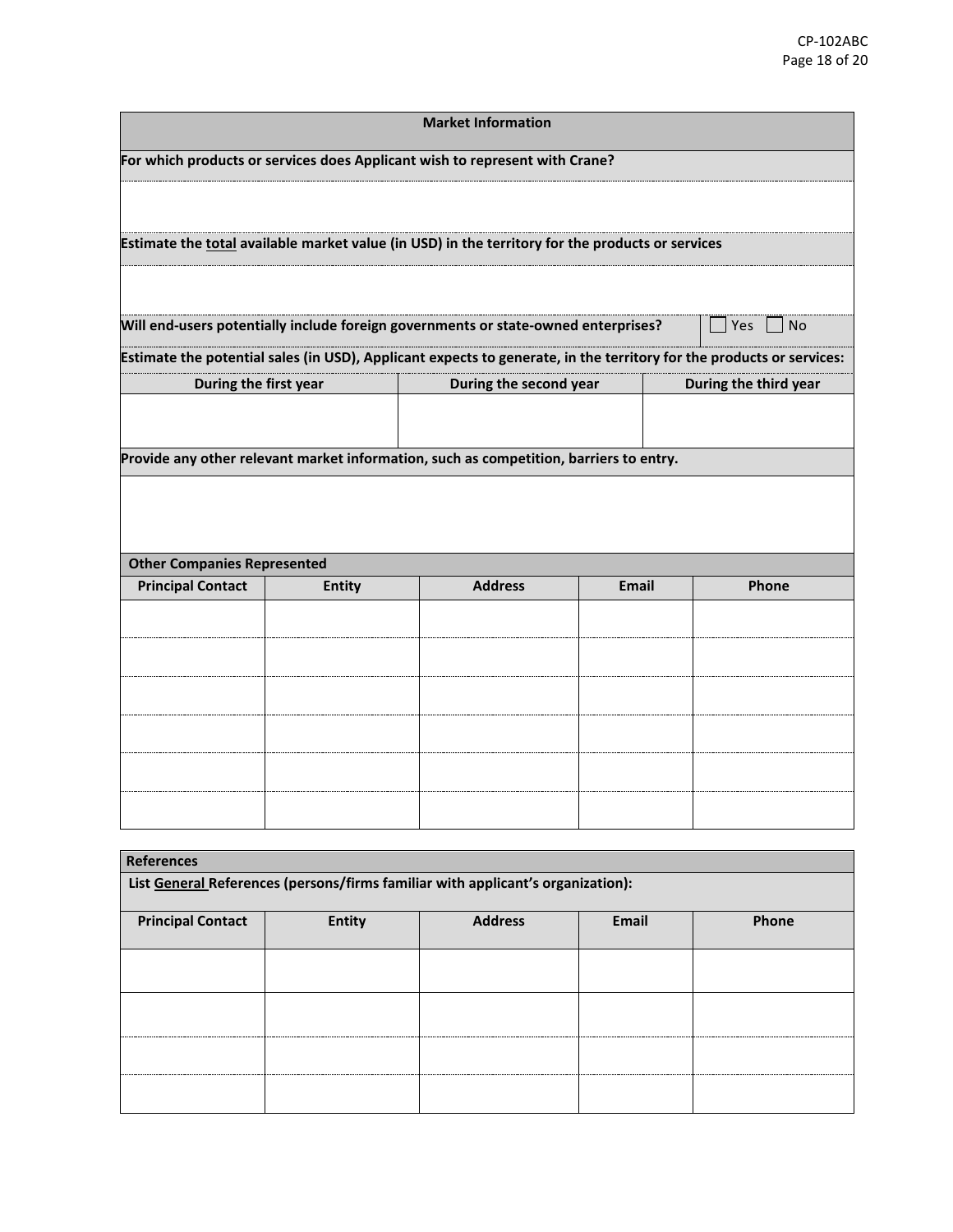| List Financial References (indicate banks, principal suppliers, etc.)                                       |                |              |       |  |
|-------------------------------------------------------------------------------------------------------------|----------------|--------------|-------|--|
| <b>Entity</b>                                                                                               | <b>Address</b> | <b>Email</b> | Phone |  |
|                                                                                                             |                |              |       |  |
|                                                                                                             |                |              |       |  |
|                                                                                                             |                |              |       |  |
|                                                                                                             |                |              |       |  |
| <b>Other Pertinent Comments</b>                                                                             |                |              |       |  |
|                                                                                                             |                |              |       |  |
|                                                                                                             |                |              |       |  |
|                                                                                                             |                |              |       |  |
|                                                                                                             |                |              |       |  |
|                                                                                                             |                |              |       |  |
|                                                                                                             |                |              |       |  |
|                                                                                                             |                |              |       |  |
|                                                                                                             |                |              |       |  |
|                                                                                                             |                |              |       |  |
| I understand that this information will be relied upon in determining whether to enter into any contractual |                |              |       |  |
| agreement with the applicant, and that any false or misleading information provided by the Applicant would  |                |              |       |  |
| be grounds for the immediate termination of any such contractual agreement.                                 |                |              |       |  |
| <b>Completed By (signature):</b>                                                                            |                |              |       |  |
| Name (printed):                                                                                             |                |              |       |  |
| Title:                                                                                                      |                |              |       |  |
| Date:                                                                                                       |                |              |       |  |